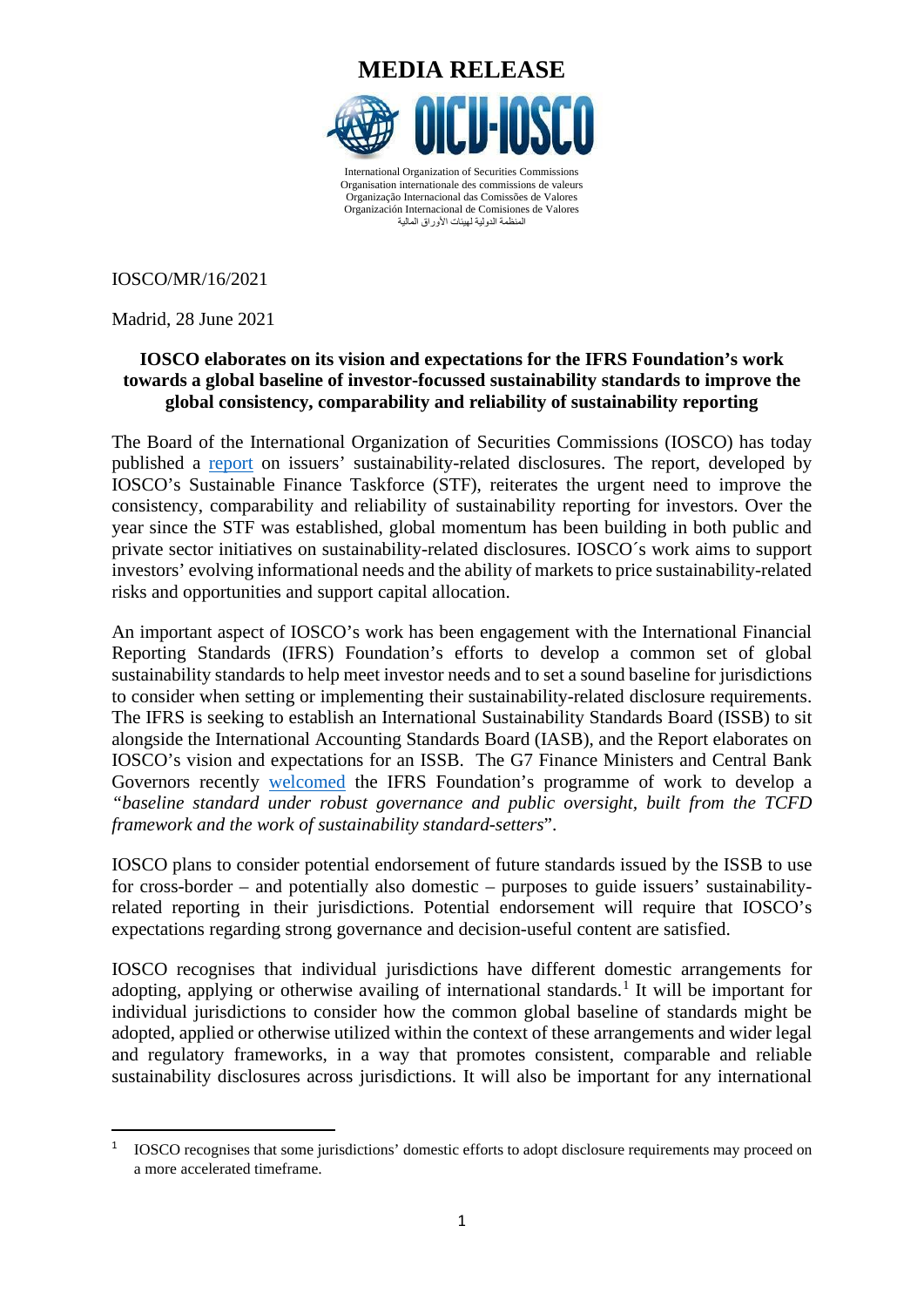

standards to be applied in a flexible and scalable way that recognises the different needs, profiles and resources of different jurisdictions and issuer communities.

Ashley Alder, IOSCO Chair and Chief Executive Officer of the Securities and Futures Commission (SFC) of Hong Kong, said: "*Full, timely and comprehensive corporate level reporting, including of sustainability-related information, is absolutely foundational for the proper functioning of markets and for investor protection. This report sets out IOSCO´s vision for a global baseline of investor-focussed sustainability standards under the IFRS Foundation to improve the global consistency, comparability and reliability of sustainability reporting. It is imperative that the ISSB establish strong governance, proven independence and rigorous due process. The ISSB's planned 'climate first' approach is a sensible one, and I look forward to seeing the ISSB move quickly to meet investors' needs for information about other ESG topics."* 

Erik Thedéen, Chair of the IOSCO Sustainable Finance Task Force and Director General of Finansinspektionen of Sweden, said: *"IOSCO is engaging closely with and monitoring the IFRS Foundation Trustees´ technical preparatory work on the design and establishment of the ISSB by November 2021. Provided that IOSCO´s expectations are satisfied, we will consider setting a pathway for the ISSB's sustainability standards to serve as the global baseline for consistent, comparable, and reliable sustainability reporting and encouraging relevant authorities to consider those standards in their approaches to mandatory sustainability-related disclosures. I look forward to the work of the Technical Expert Group over the coming months to help IOSCO form its views on the potential endorsement of the ISSB and to the upcoming complementary IOSCO consultation reports on asset managers' sustainability-related disclosures and on ESG data and rating providers."*

The key messages of the report can be found below in the accompanying Fact Sheet.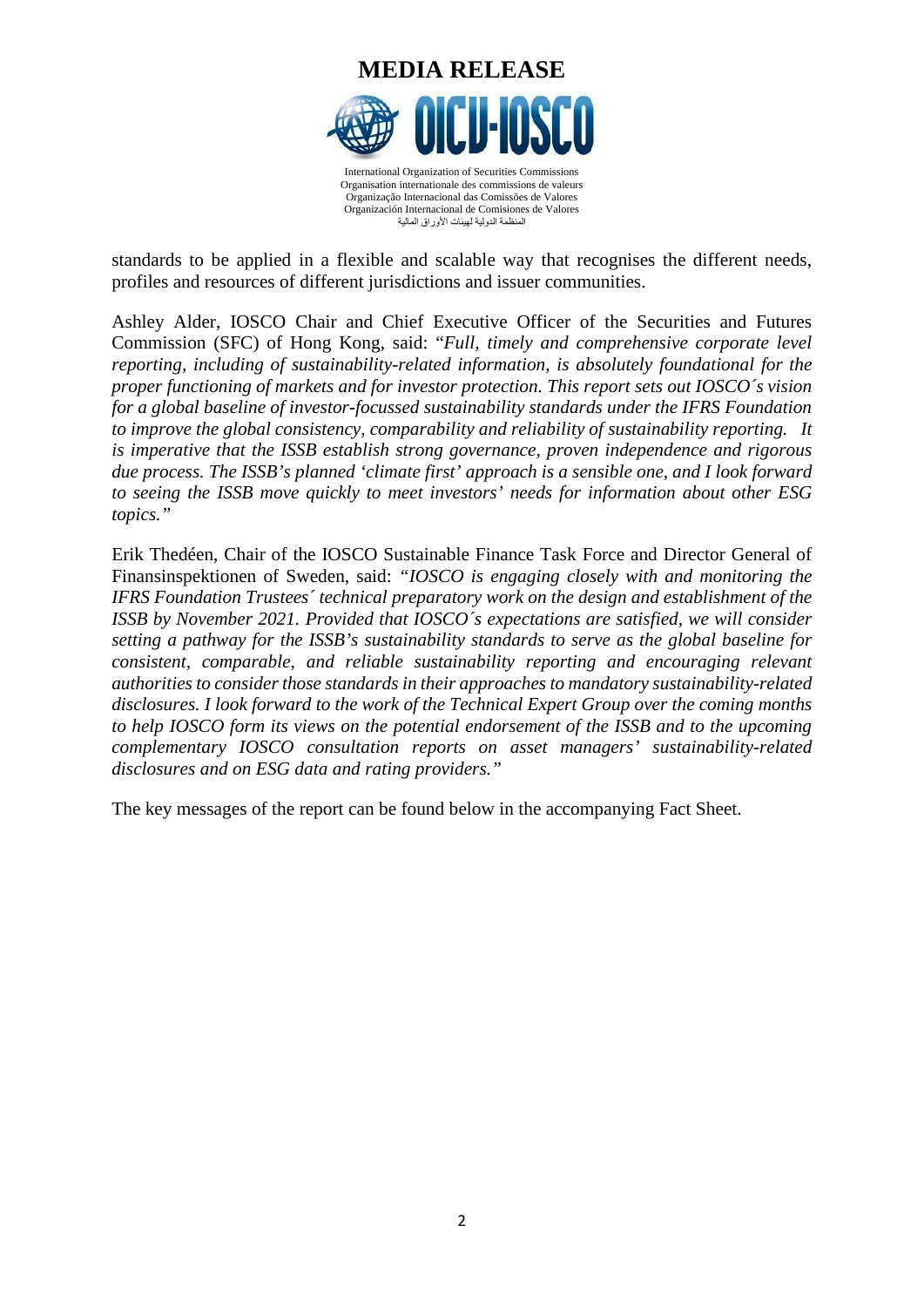

# **FACT SHEET**

The report focuses on the three key elements of IOSCO vision for improvement in issuers´ sustainability-related disclosures, as set out in the Board's [press release](https://www.iosco.org/news/pdf/IOSCONEWS594.pdf) in February 2021, namely:

## **Establishing an ISSB with a strong governance foundation**

- The ISSB potentially could deliver a global set of investor-oriented sustainabilityrelated disclosure standards focussed on enterprise value creation, which jurisdictions could consider when setting or implementing sustainability-related disclosure requirements as appropriate and consistent with their domestic legal frameworks.
- The ISSB could benefit from the IFRS Foundation's three-tier governance structure, which was designed to include key governance attributes to support a global standardsetter. These include public accountability by the IFRS Foundation Trustees to capital market authorities represented in the IOSCO-chaired [Monitoring Board,](https://www.iosco.org/about/?subsection=monitoring_board) technical competence and independence of the standard setting body, as well as rigorous, transparent, inclusive and participatory due process.
- IOSCO is engaging with the IFRS Foundation Trustees as they consult on targeted amendments to the IFRS Foundation Constitution to give effect to an ISSB and develop a potential framework for initial international standards. The report provides input to the IFRS Foundation on governance features and mechanisms for stakeholder engagement that will be essential to the success of the ISSB initiative.
- As announced in IOSCO's [press release](https://www.iosco.org/news/pdf/IOSCONEWS599.pdf) in March 2021, IOSCO has established a [Technical Expert Group \(TEG\)](https://www.iosco.org/news/pdf/IOSCONEWS599.pdf) to engage with the IFRS Foundation. The TEG has commenced work to assess the technical recommendations for the ISSB that the Trustees are developing as part of their work and will evaluate their fitness for purpose as a basis for the ISSB's future standards. The TEG's work is also considering matters such as due process and stakeholder outreach, as well as connectivity with financial statements, audit and assurance and the ISSB's future digitisation strategy.
- In a second phase, following the establishment of the ISSB, the TEG's work will inform IOSCO ́s views on its potential endorsement of the ISSB's standards.

## **Building on Existing Efforts**

• IOSCO continues to encourage the ISSB to leverage the content of existing sustainability-related reporting principles, frameworks and guidance, including the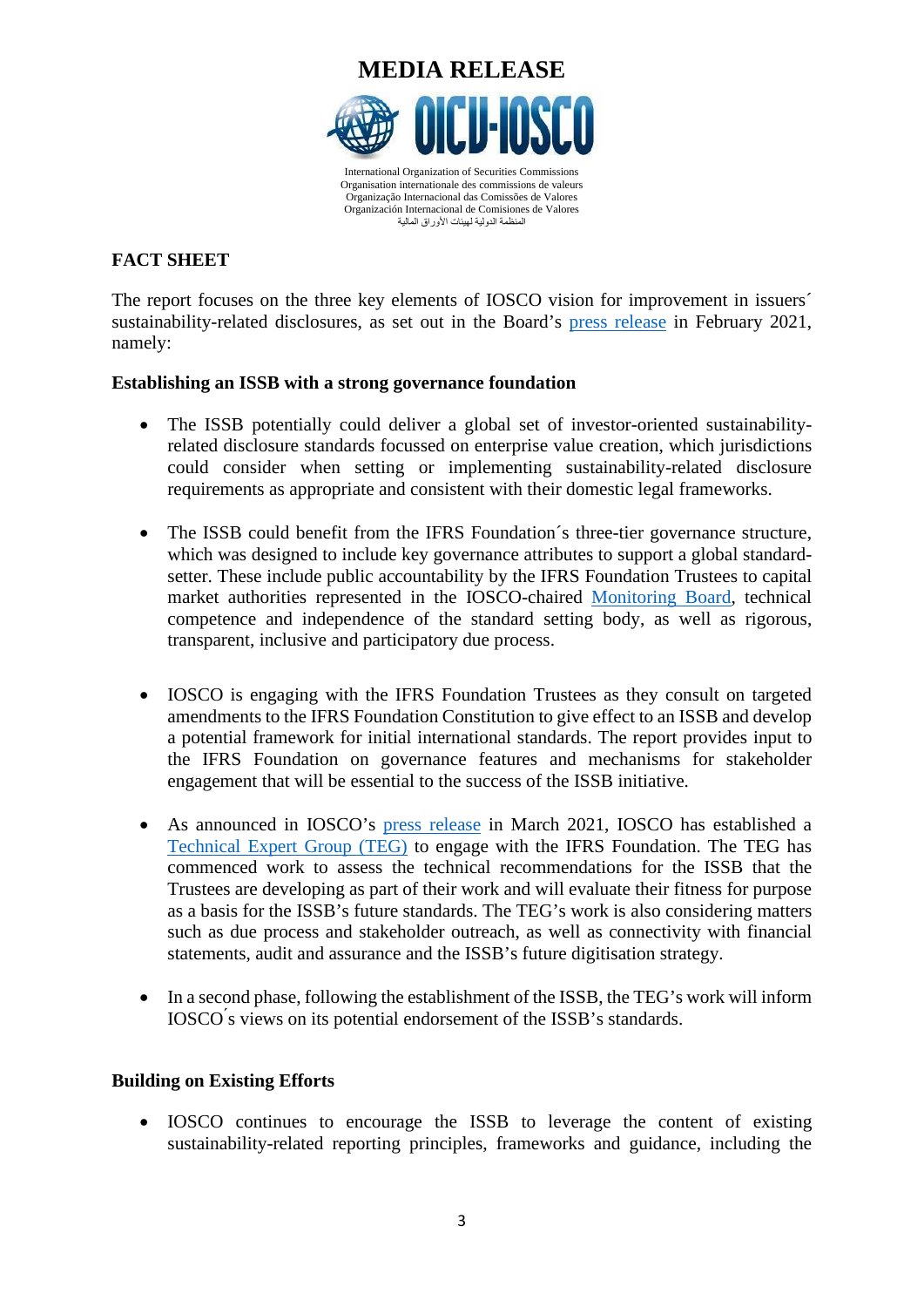

recommendations of the Task Force on Climate-related Financial Disclosures (TCFD), as it develops investor-oriented standards focused on enterprise value.

- IOSCO remains of the view that an ISSB should first meet investors' urgent needs for consistent and comparable information on climate-related matters but should then move forward quickly – and on a defined timeline – to develop standards that address other environmental, social, and governance (ESG) topics. IOSCO will continue to encourage the IFRS Foundation Trustees to make rapid progress and to apply a rigorous, due process that ensures a high-quality outcome.
- The IFRS Foundation Trustees have established a Technical Readiness Working Group [\(TWG\)](https://www.ifrs.org/news-and-events/news/2021/03/trustees-announce-working-group/) of experts to develop technical recommendations to give the new ISSB a running start in developing an initial standard. The TWG is developing the [Prototype](https://29kjwb3armds2g3gi4lq2sx1-wpengine.netdna-ssl.com/wp-content/uploads/Reporting-on-enterprise-value_climate-prototype_Dec20.pdf) climate-related financial disclosure standard published by an alliance of leading sustainability reporting organisations in December 2020, which has the TCFD's recommendations at its foundation. The TWG will also make recommendations on how the Prototype can accommodate expansion to other ESG topics. IOSCO's TEG participates in the TWG as an observer.
- The report sets out some recommended enhancements to the Prototype that IOSCO's TEG has communicated to the TWG. Among these, the report suggests: (i) further development of quantitative metrics, including at the industry/sectoral level; (ii) clarification of forward-looking metrics and scenario analysis methodologies; and (iii) enhancements to the conceptual framework that links sustainability reporting and financial statements.

#### **Encouraging a 'Building Blocks' approach**

- IOSCO encourages the IFRS Foundation Trustees to also consider ways to facilitate flexibility for interoperability with complementary reporting requirements that some jurisdictions may set beyond the ISSB´s baseline. Such complementary reporting requirements may, for instance, seek to capture wider "inside-out" sustainability impacts. Jurisdictions could consider building upon the future set of global sustainability standards when setting or implementing their mandatory reporting requirements
- The report elaborates on IOSCO's recommendation that the IFRS Foundation establish a multi-stakeholder expert consultative committee, within its structure, to support the practical delivery of such a 'building blocks' approach. In parallel with the TWG, the IFRS Foundation Trustees are exploring the establishment of a committee on these lines.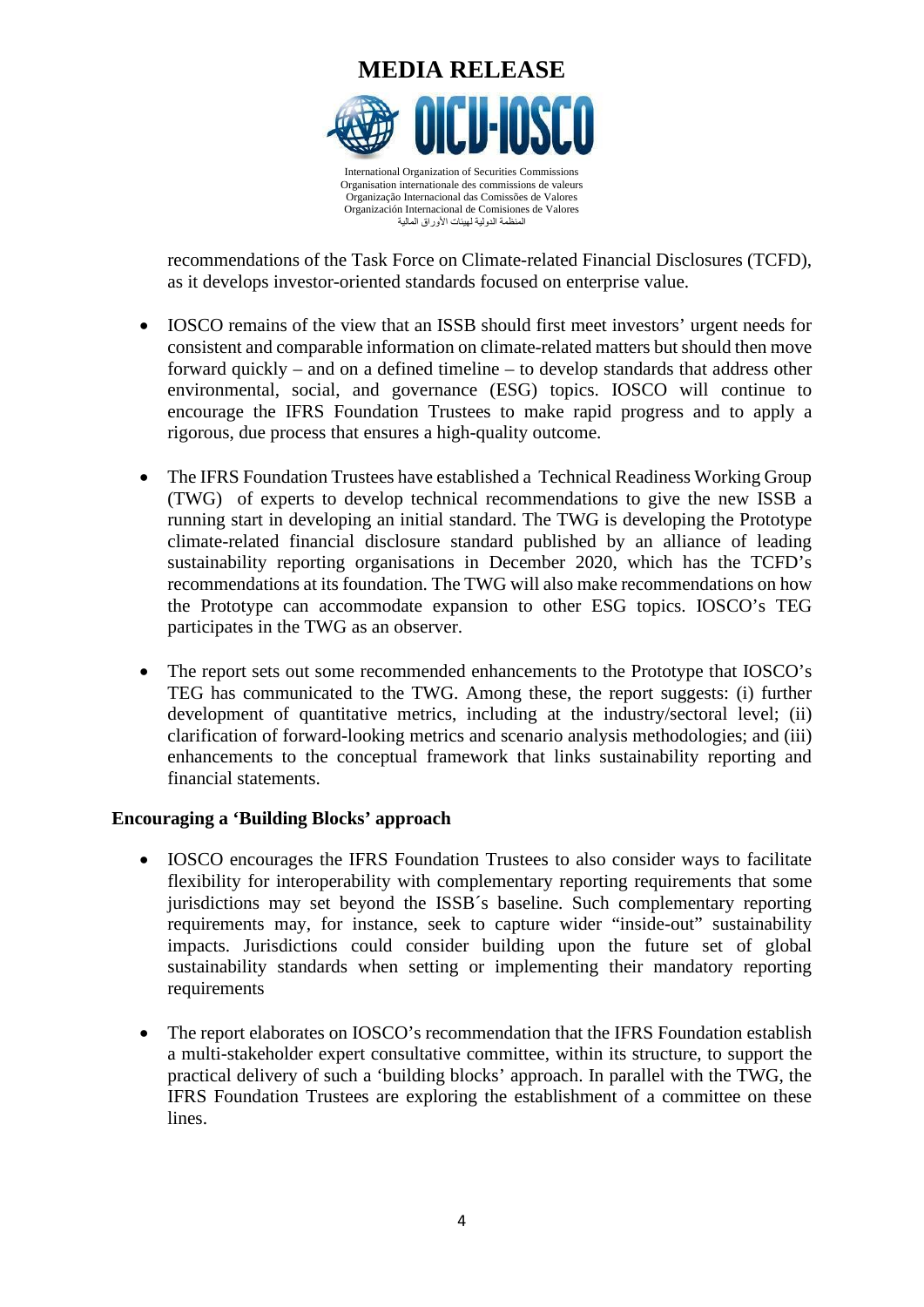

# **What's Next?**

IOSCO will continue its engagement with the IFRS Foundation Trustees as they continue their technical preparations towards potentially establishing an ISSB by November 2021 – while also engaging with other stakeholders. This is a key consideration in the IOSCO STF's next steps on corporate issuers´ sustainability-related financial disclosures.

IOSCO's next steps will also include work on: (i) securities regulators' supervision of sustainability-related disclosures; and (ii) the development of an audit and assurance framework and related standards for corporate sustainability-related disclosures.

# **NOTES TO THE EDITORS**

### **About IOSCO**

- 1. IOSCO is the leading international policy forum for securities regulators and is recognized as the global standard setter for securities regulation. The organization's membership regulates more than 95% of the world's securities markets in some 130 jurisdictions and it continues to expand.
- 2. The IOSCO Board is the governing and standard-setting body of the International Organization of Securities Commissions and is made up of 34 securities regulators. Mr. Ashley Alder, the Chief Executive Officer of the Securities and Futures Commission of Hong Kong, is the Chair of the IOSCO Board. The members of the IOSCO Board are the securities regulatory authorities of Argentina, Australia, The Bahamas, Belgium, Brazil, China, Egypt, France, Germany, Hong Kong, India, Ireland, Italy, Japan, Kenya, Korea, Malaysia, Mexico, Morocco, Nigeria, Ontario, Pakistan, Portugal, Quebec, Russia, Saudi Arabia, Singapore, South Africa, Spain, Sweden, Switzerland, Turkey, the United Kingdom and the United States of America (both the U.S. Commodity Futures Trading Commission and U.S. Securities and Exchange Commission). The Chair of the European Securities and Markets Authority and the Chair of IOSCO´s Affiliate Members Consultative Committee are also observers.
- 3. The Growth and Emerging Markets (GEM) Committee is the largest committee within IOSCO, representing close to 80 per cent of the IOSCO membership, including 10 of the G20 members. Dr. Mohammed Omran, Executive Chairman of the Financial Regulatory Authority, Egypt, is the Chair of the GEM Committee. The committee brings members from growth and emerging markets together and communicates members' views and facilitates their contribution across IOSCO and at other global regulatory discussions. The GEM Committee's strategic priorities are focused, among others, on risks and vulnerabilities assessments, policy and development work affecting emerging markets, and regulatory capacity building.